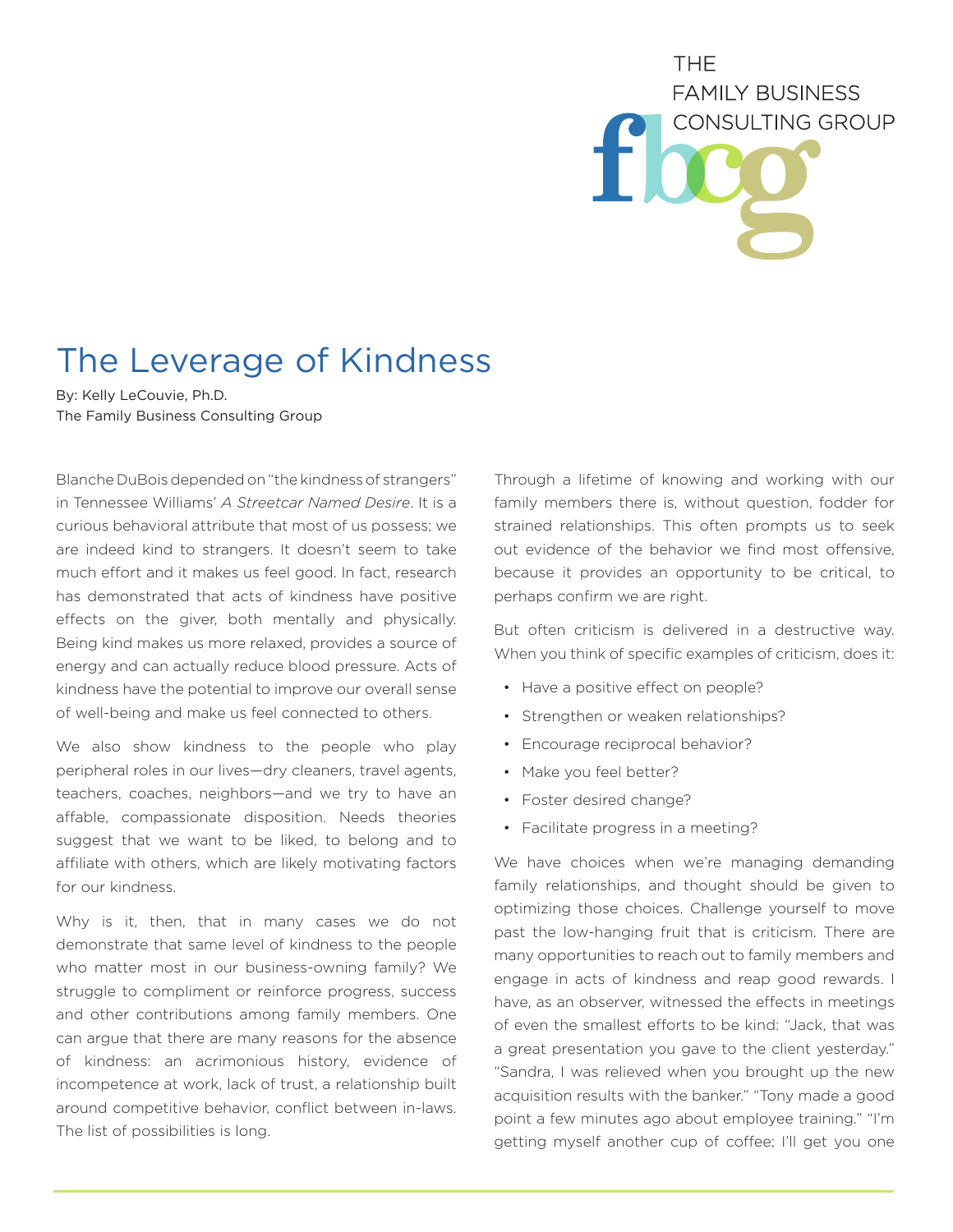while I'm up." These simple gestures send powerful messages like:

- You are making a contribution.
- I am listening to you.
- I value you.
- I want you to feel included and appreciated.
- I want to share your value with others.

It would be irresponsible to suggest that we stop being critical, because there are benefits to constructive criticism. At the same time, there is significant leverage that can be realized from capitalizing on people's unique attributes and publicly recognizing efforts and accomplishments. Kindness tends to have a domino effect: it increases well-being and, therefore, strengthens relationships. Strengthened relationships foster cohesion and congruence, which in turn contribute to efficient decision making. Efficient decision making expedites implementation of plans. This leads to meeting planned objectives. That is a lot of potential leverage from a small bit of ongoing compassion. It might even be the biggest return on any investment you make this year!

Think about the reactions you get from the strangers to whom you demonstrate kindness. Now think about the heartfelt reactions from those who cherish and, in fact, depend on that kindness most—not because you are a stranger, but because you are family.



Kelly LeCouvie, Ph.D. is a senior consultant with The Family Business Consulting Group, Inc. She can be reached at lecouvie@thefbcg.com or 716.598.2447.

To learn more about The Family Business Consulting Group and how we serve families like yours, call us at (773) 604-5005 or email us at info@thefbcg.com. There is absolutely no obligation.

The copyright on this article is held by Family Business Consulting Group Publications®. All rights reserved. All forms of reproduction are prohibited. For reprint permission, contact editor@thefbcg.com.

THE FAMILY BUSINESS CONSULTING GROUP, INC. and FBCG are registered trademarks and the FBCG logo is a trademark of The Family Business Consulting Group, Inc.



Reprinted from The Family Business Advisor®, A Family Business Consulting Group, Inc.® Publication